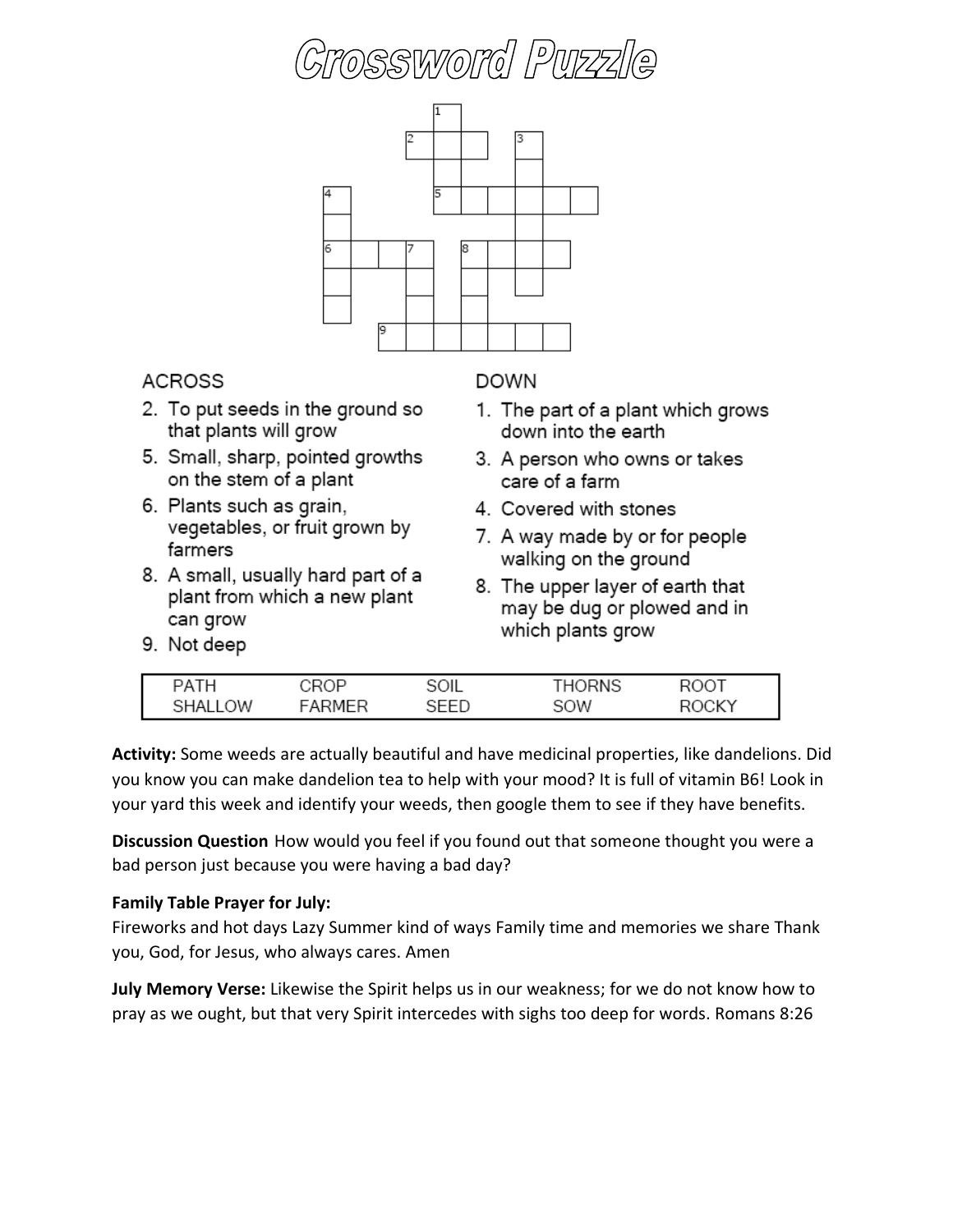



### **The Parable of the Weeds**

Copyright © CalvaryCurriculum.com Used by Permission